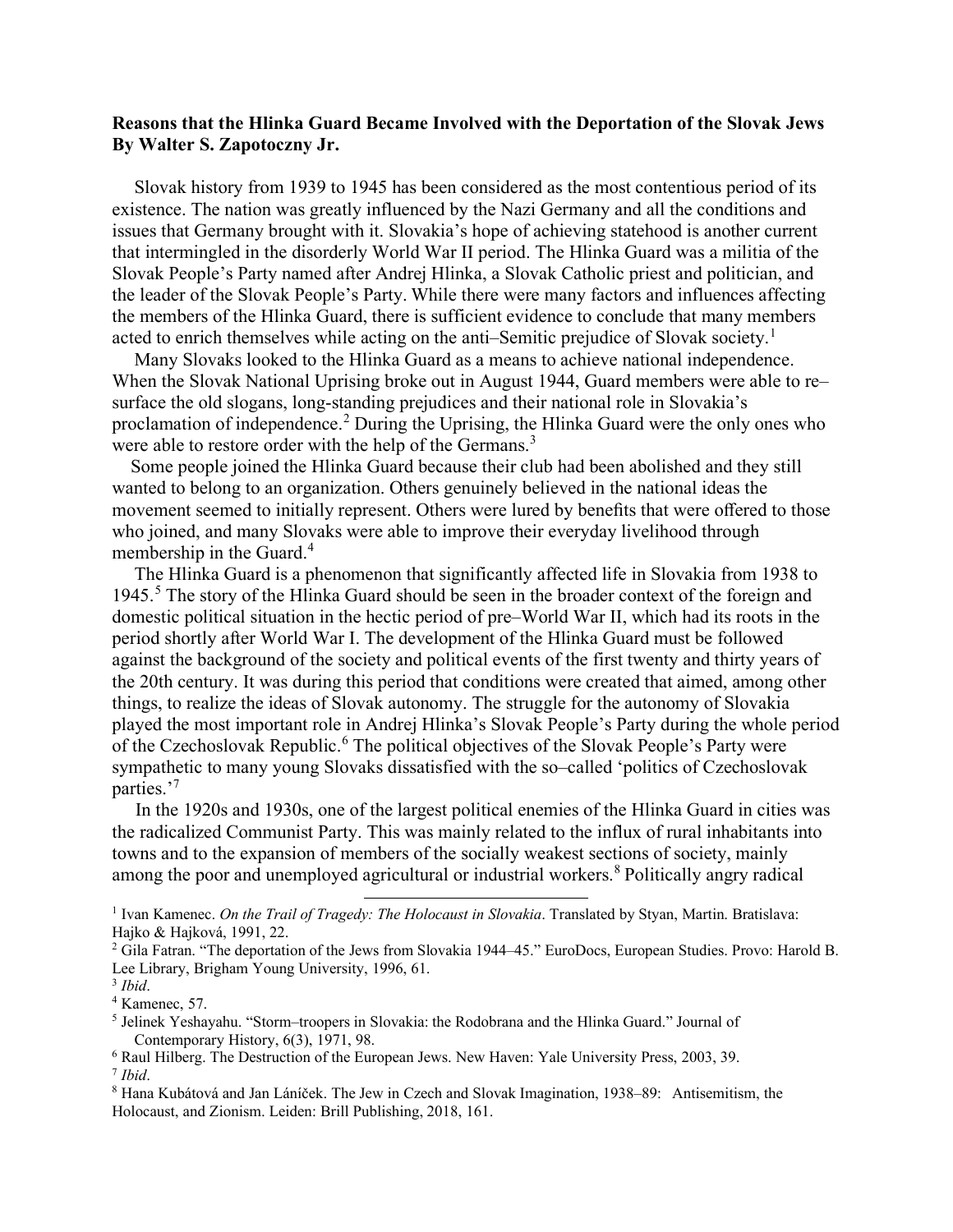Communists, as well as Agrarians and Socialists, who were supported by zealous and equally radical people, did not hesitate to resort to physical assaults or murder. The Social Democrats announcing programs like the Communists became one of the most important obstacles to the people's efforts to improve themselves in Slovak cities. As a result, in 1923 young Slovak People's Party policymakers began to organize the seeds of the predecessor of the Hlinka Guard, the *Rodobrana* (Home Defense/Nation's Defense).[9](#page-1-0) The presence of Fascist ideas in *Rodobrana* played an important role in designing its program, and even imitated similar Fascist organizations abroad in some ways.<sup>[10](#page-1-1)</sup>

 In the early 1930s, different attitudes developed in the Slovak People's Party to the tactics of political struggle. Two groups emerged inside the party; the so–called moderates, grouped mainly around Jozef Tiso, and radicals, whose leaders were younger officials such as Alexander Mach and Karol Sidor. The radicalization of young separatists in this period was not only a response to the government's centralism, but also one of the first efforts to create a new and stronger organization to replace the *Rodobrane*. Although Karol Sidor was the first man to be appointed as commander in chief of this new formation, it was Alexander Mach who persuaded the party leadership that a paramilitary force in Slovakia was needed.<sup>11</sup>

Alexander Mach proved to be a good strategist and on June 11, 1938, published an article in *Slovak Truth* entitled "Hlinka Guards," which proposed moving the separatist struggle to a higher, more active level. Among other things, he called for the creation of Hlinka Guards, namely, an organization responsible for gatherings, cultural events and press publications. After October 6, 1938, the power of the Hlinka Guard grew from day to day. More so because the movement began to spread rapidly all over the territory of Slovakia.<sup>[12](#page-1-3)</sup>

 Being a member of the Hlinka Guard brought advantages. It is precisely the many benefits made available from the Guards' legitimacy that attracted more to its rank. In addition to the radical supporters of humanist politics, they were the most radical supporters of persecuting the Jewish population. Although the Guard's activities could not be perceived solely as anti–Jewish actions, it was these events that were visible from the outside and most reflected Slovak society at the time. Many of the Guards were active in the most brutal crackdowns on Jews, and gradually the role of the Guards in the process of resolving the 'Jewish question' within the state apparatus became official.<sup>[13](#page-1-4)</sup>

 March 1939 was a time of great social and political change for the Slovaks. Since gaining autonomy on October 6, 1938, the territory of Slovakia has undergone a profound socio–political and territorial change. However, the declaration of autonomy of the Slovak land was only a step on the road to full self–determination for the Slovak People's Party and Hlinka Guard radicals. On March 14, 1939, the Guardian efforts were supported by the establishment of an independent Slovak state.

Following the *Anschluss* (annexation) of Austria to Nazi Germany in March 1938, the conquest and breakup of Czechoslovakia became Hitler's next ambition. According to Yehuda Bauer, "The incorporation of the Sudetenland into Germany that began on October 1, 1938 left the rest of Czechoslovakia weak, and it became powerless to resist subsequent occupation.

<span id="page-1-3"></span><sup>12</sup> Yeshayahu, 111.

<span id="page-1-0"></span><sup>&</sup>lt;sup>9</sup> Kamenec, 201.

<span id="page-1-1"></span><sup>10</sup> Yeshayahu, 77.

<span id="page-1-2"></span><sup>11</sup> *Ibid*, 81.

<span id="page-1-4"></span><sup>13</sup> *Ibid*.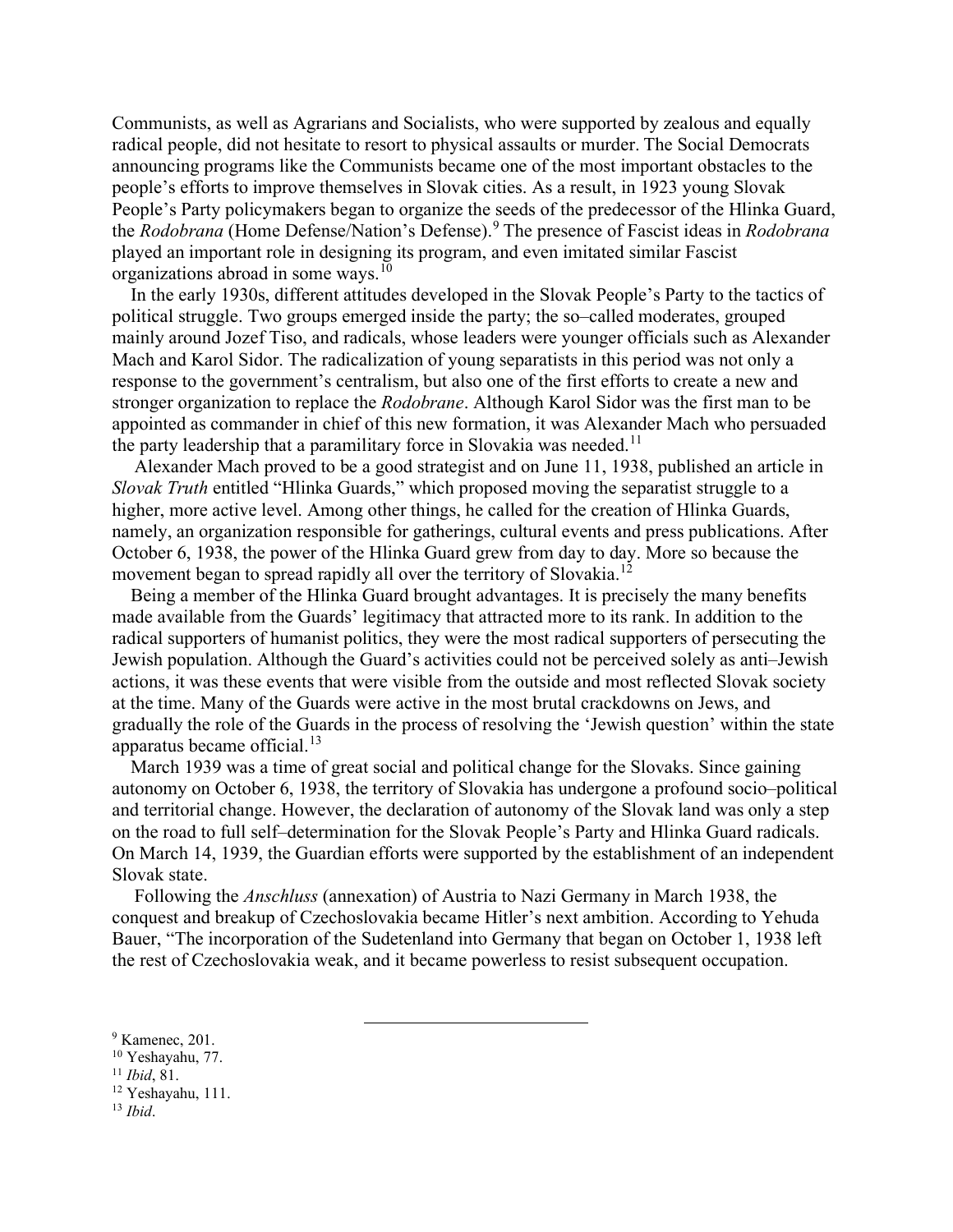Orders were given to subordinate headquarters that fleeing Jews and Czechs were to be searched, and money and treasures from each person were to be taken away."<sup>[14](#page-2-0)</sup>

The money and valuables of Jews were to be handed over to the county authorities for confirmation, but in many cases, they were kept by Guard members. In addition to the seizure of property, however, Guardsmen were also involved in the deporting of persons, especially those of Czech nationality from the Slovak territory. The Guardsmen were very brutal, especially when it was a question of seizure of Jewish property, unlawful detention of Jewish people at Hlinka Guard headquarters, or their frequent arrests and beatings. A very widespread way of enriching the Guards was to force the property of Jewish citizens to be transferred to Christian Guard members by force, torture or threats.<sup>[15](#page-2-1)</sup>

In April 1940, the Slovak government passed the First Aryanization Law. Through a process known as voluntary Aryanization, Jewish business owners could suggest a qualified Christian candidate who would assume at least a fifty-one percent stake in the company. Party radicals and the Slovak State's German backers believed that voluntary Aryanization was too soft on the Jews. As a result, in November, a second Aryanization law was passed, authorizing the seizure of Jewish property and the removal of Jewish workers from businesses. Liquidation of Jewish assets benefited small Slovak businesses competing with Jewish enterprises, and Aryanization was applied to larger Jewish–owned companies which were acquired by Aryan–owned competitors.[16](#page-2-2)

 After overcoming initial problems in the consolidation period after autonomy, the Hlinka Guard ceased to be just an organization whose main feature was arbitrary interference in security issues. It began to cooperate with the representatives of the state. In addition to the security tasks traditionally assumed by the Guard, it became interested in solving what it perceived as various ailments of Slovak society.

 In mid–July 1940, Adolf Hitler invited Jozef Tiso, Vojtech Tuka and Alexander Mach to a summit held in Salzburg, Austria. German foreign minister Joachim von Ribbentrop told the Slovak delegation that Germany justified interference in Slovakia's internal affairs because they considered Slovakia within its *Lebensraum* (living space). After the Salzburg Conference, the Hlinka Guard began a new phase in the development of the organization. Hlinka Guard openly declared the ideas of a Slovak version of National Socialism.<sup>[17](#page-2-3)</sup>

 New anti–Jewish legislation of the Slovak Republic gave credibility to the Hlinka Guard members efforts of persecuting Jews. On this basis, Jews became second–class citizens and gradually their rights were increasingly restricted. The Guardsmen also dealt with the issue of Czechs remaining in Slovakia even after the removal of a large part of Czech employees. However, the anti–Jewish agenda became the most important part of the organization's active work. Guard activities in the Aryanization process varied from case to case. While some Guards were satisfied earning money from the Jewish property that the Jews worked on, others were dissatisfied with it and robbed the property of the owners. Some Guards did not even hesitate to occupy the flats of Jewish owners, who were deported to the Nazi concentration camps.<sup>[18](#page-2-4)</sup>

<span id="page-2-0"></span><sup>14</sup> *Ibid*.

<span id="page-2-1"></span><sup>&</sup>lt;sup>15</sup> "The Fate of the Slovak Jews." Holocaust Education & Archive Research Team. Accessed September 29, 2020. http://www.holocaustresearchproject.org/nazioccupation/slovakjews. html.

<span id="page-2-2"></span><sup>&</sup>lt;sup>16</sup> "Governmental regulation of legal status of Jewish people." EuroDocs, European Studies. Provo: Harold B. Lee Library, Brigham Young University, 1941, 17.

<span id="page-2-3"></span><sup>&</sup>lt;sup>17</sup> Yehuda Bauer. Jews for Sale: Nazi–Jewish Negotiations, 1933–1945. New Haven: Yale University Press, 1994, 287.

<span id="page-2-4"></span><sup>18</sup> Bauer, 197.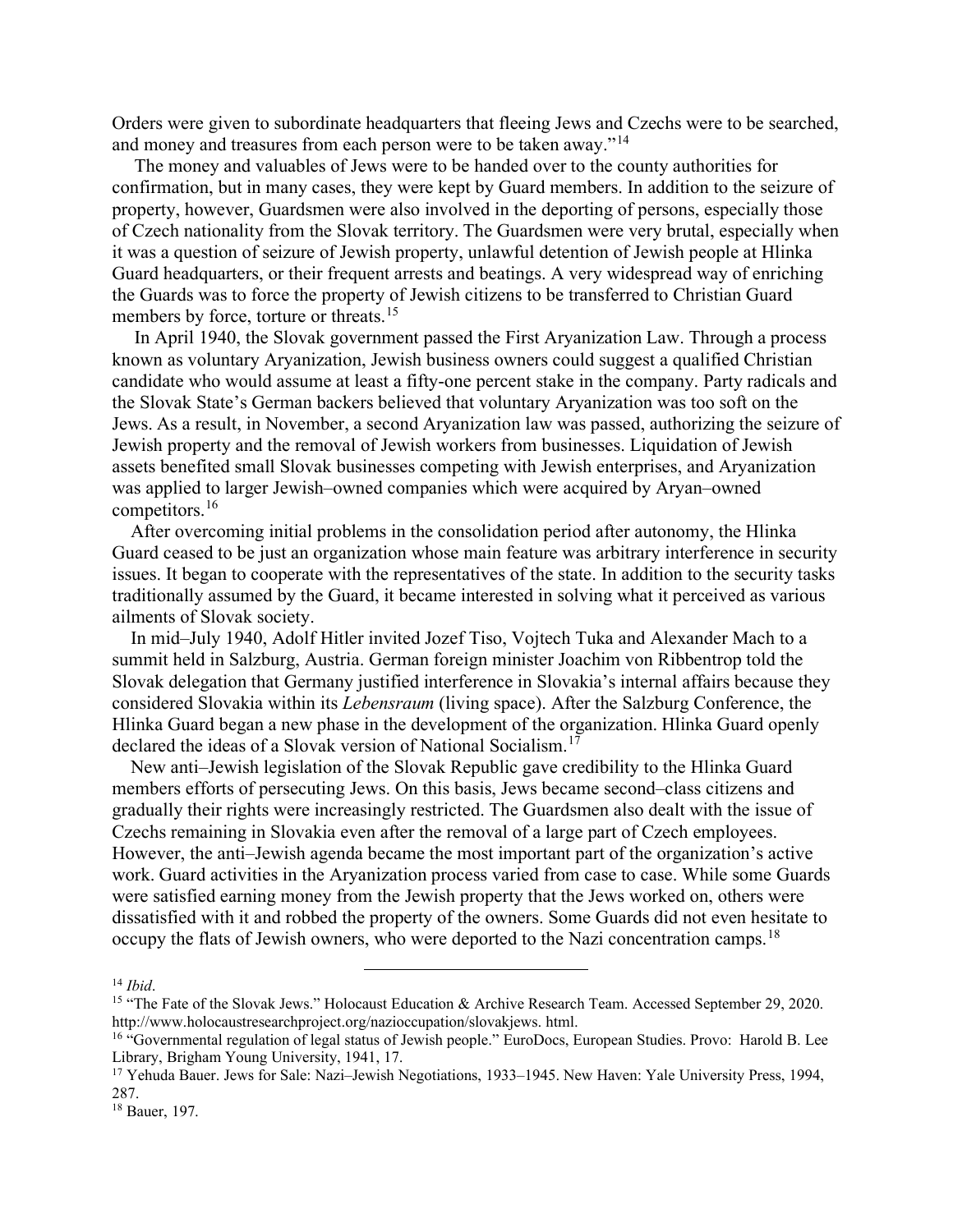The Hlinka Guard was aware that many regulations of anti–Jewish legislation might seem to the Slovak citizens to be contrary to Christian morality. It therefore proposed to organize a series of lectures for Guard members on topics such as "Judaism as a plague on the body of the nation in the past" or "The importance of removing Jews from Slovakia" at which the local headquarters cultural officers stressed that all other issues were not as important as a definitive solution to the Jewish question. They stress that the Hlinka Guard had the greatest responsibility for solving this issue. Between 4,000 and 7,600 Jews were deported, in pogrom–like operations, in which Hlinka Guard participated, from November 4 to 7, 1938. The victims were rounded up, loaded onto buses, and dropped off past the new border with Hungary. Anna Cichopek explains, "The Slovak deportations were the first deportations in central Europe." The passage of the Jewish Code of September 9, 1941, required that all Jews over six years old wear a yellow star. The Hlinka Guard and the Nazi *Freiwillige Schutzstaffel* (Voluntary Protection Corps) increased assaults on Jews and engaged in antisemitic demonstrations on a daily basis.<sup>[19](#page-3-0)</sup>

 The Nazis committed that the deported Jews would not be returned to Slovakia. They further committed that any property left behind by the Jews was up to the Slovak government to dispose of. Initially, the Germans wanted 20,000 young, strong Jews, but before their deportation had even started, Heinrich Himmler proposed that Slovakia be Jew-free.<sup>[20](#page-3-1)</sup>

 The Hlinka Guards welcomed the departure of the first Jews from Slovakia on March 27, 1942. Already a month before, even with the participation of number of Guards, the district authorities were to make an inventory of Jews aged 16–60 years. According to Nazi observers, the 'mass baptism of Jews' began with the start of deportations.<sup>[21](#page-3-2)</sup>

 Jews were more systematically concentrated for deportation from the beginning of March 1942. Under the regulations, deportation notices were sent to the Jews only four hours before they were to depart to prevent them from escaping or hiding. The aim of the Hlinka Guard was to export all Jews from Slovak territory without the possibility of their return, so Guardsmen should not have to look at individual cases in terms of their pain, but in terms of national interests. On March 25, the first transport of thousand young people left for Auschwitz, in occupied Poland.<sup>[22](#page-3-3)</sup> The deportees lost all property and citizenship. Approximately 58,000 people were transported from Slovakia through October 1942. Altogether over 70,000 Jewish citizens of Slovakia died in concentration camps, the largest percentage in Auschwitz–Birkenau. Approximately 80 percent of the Jewish population of Slovakia perished during the Holocaust. The Hlinka Guard played an important role in the deportations of the Slovak Jews to Auschwitz and other labor and death camps. $^{23}$  $^{23}$  $^{23}$ 

 In *The Destruction of the European Jews* Raul Hilberg writes, "National Socialist policies of racial superiority brought into the Slovak society a new dimension of antisemitism, which was evident in Slovakia since the 19th century, but only gained monstrous proportions during the period of 1939 to 1945."

In conclusion we see that an anti–Jewish campaign was launched after the declaration of the Slovak autonomy in 1938 and the presentation of a solution to the Jewish question became one

<span id="page-3-0"></span><sup>&</sup>lt;sup>19</sup> Yehoshua Büchler. "The deportation of Slovakian Jews to the Lublin District of Poland in 1942." Holocaust and Genocide Studies, Volume 6, Issue 2, 1991, 161.

<span id="page-3-1"></span><sup>20</sup> Hilberg, 100.

<span id="page-3-2"></span><sup>21</sup> *Ibid*.

<span id="page-3-3"></span><sup>&</sup>lt;sup>22</sup> Yehoshua Büchler. "First in the Vale of Affliction: Slovakian Jewish Women in Auschwitz, 1942." Holocaust and Genocide Studies Volume 10, Issue 3, Winter 1996.

<span id="page-3-4"></span><sup>&</sup>lt;sup>23</sup> "Auschwitz Birkenau: German Nazi Concentration and Extermination Camp (1940–1945)." World Heritage List, UNESCO. Accessed September 29, 2020. https://whc.unesco.org/ en/list/31/.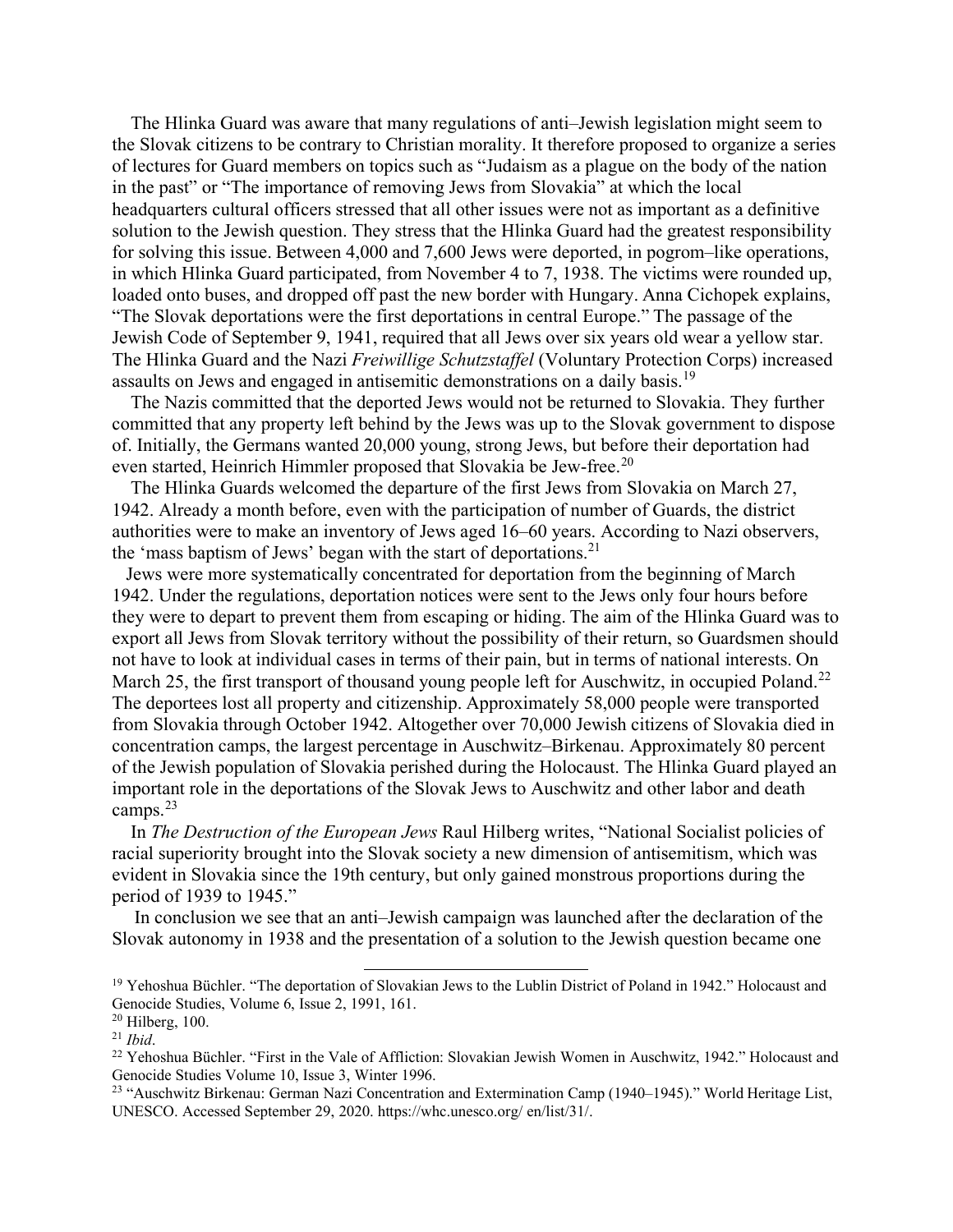of the main attributes of the governmental policy of the emerging authoritarian and totalitarian regime. The authoritarian regime in the so–called solution of the Jewish question showed its anti–democratic, anti–human and ultimately anti–Christian side.<sup>[24](#page-4-0)</sup> This campaign was in large part carried out by the Hlinka Guard. There is certainly evidence that members of the Guard were influenced by ideology. Some people perceive the Guard as an instrument of the Nazis influence on Slovakia that was unavoidable. While these factors are true, there is sufficient evidence to prove that the Guard acted to enrich themselves while acting on the anti–Semitic prejudice of society.

## **Bibliography**

- "Auschwitz Birkenau: German Nazi Concentration and Extermination Camp (1940–1945)." *World Heritage List, UNESCO*. Accessed September 29, 2020. https://whc.unesco.org/en/list /31/.
- Bauer, Yehuda. *Jews for Sale: Nazi–Jewish Negotiations, 1933–1945*. New Haven: Yale University Press, 1994.
- Büchler, Yehoshua. "First in the Vale of Affliction: Slovakian Jewish Women in Auschwitz, 1942." *Holocaust and Genocide Studies Volume 10, Issue 3*, *Winter 1996*.
- Büchler, Yehoshua. "The deportation of Slovakian Jews to the Lublin District of Poland in 1942." *Holocaust and Genocide Studies, Volume 6, Issue 2, 1991*.
- Cichopek, Anna. *Beyond Violence: Jewish Survivors in Poland and Slovakia, 1944–48*. Cambridge: Cambridge University Press, 2014.
- Fatran, Gila "The deportation of the Jews from Slovakia 1944–45." *EuroDocs, European Studies*. Provo: Harold B. Lee Library, Brigham Young University, 1996.
- "Governmental regulation of legal status of Jewish people." *EuroDocs, European Studies*. Provo: Harold B. Lee Library, Brigham Young University, 1941.
- Hilberg, Raul. *The Destruction of the European Jews*. New Haven: Yale University Press, 2003.
- "The Fate of the Slovak Jews." *Holocaust Education & Archive Research Team*. Accessed September 29, 2020. http://www.holocaustresearchproject.org/nazioccupation/slovakjews. html.
- Yeshayahu, Jelinek. "Storm–troopers in Slovakia: the Rodobrana and the Hlinka Guard." *Journal of Contemporary History, 6(3), 1971*.

<span id="page-4-0"></span><sup>&</sup>lt;sup>24</sup> Anna Cichopek. Beyond Violence: Jewish Survivors in Poland and Slovakia, 1944–48. Cambridge: Cambridge University Press, 2014, 291.